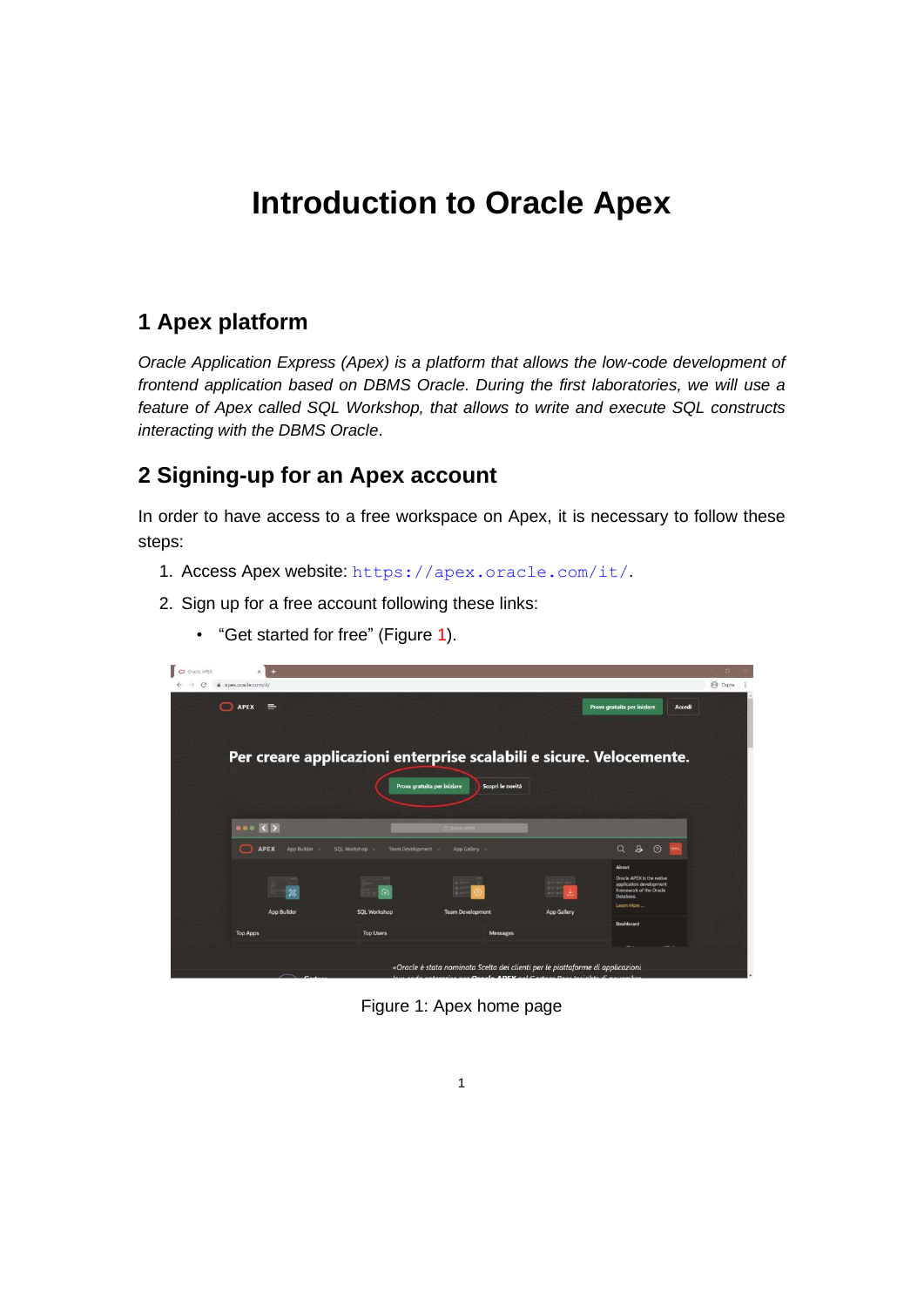#### • Click on Request a free workspace (second option, Figure 2).



Figure 2: Request of a free workspace

- 3. Fill in the form with the requested data:
	- The name of the workspace is an identifier of the database that you are creating (multiple databases can be associated with the same address); it must not contain special characters.
	- Answer the question "Why are you signing up for this service?" with "University class usage".
- 4. Wait for the confirmation e-mail (it could take a few minutes).
- 5. Click on the link contained in the confirmation e-mail and set the password to complete the sign-up procedure.

## **3 How to use SQL Workshop**

Once you have access to Apex platform, SQL Workshop can be started through the dedicated button in the Apex dashboard (figure 3).

From here, it is possible to have access to the following functionalities (Figure 4):

- *Browser objects: it is a graphical tool that allows to visualize all components (tables, views, indexes) present in the database, and to add new ones*.
- *SQL Commands: it provides an SQL interactive environment in which it is possible to write and execute queries.*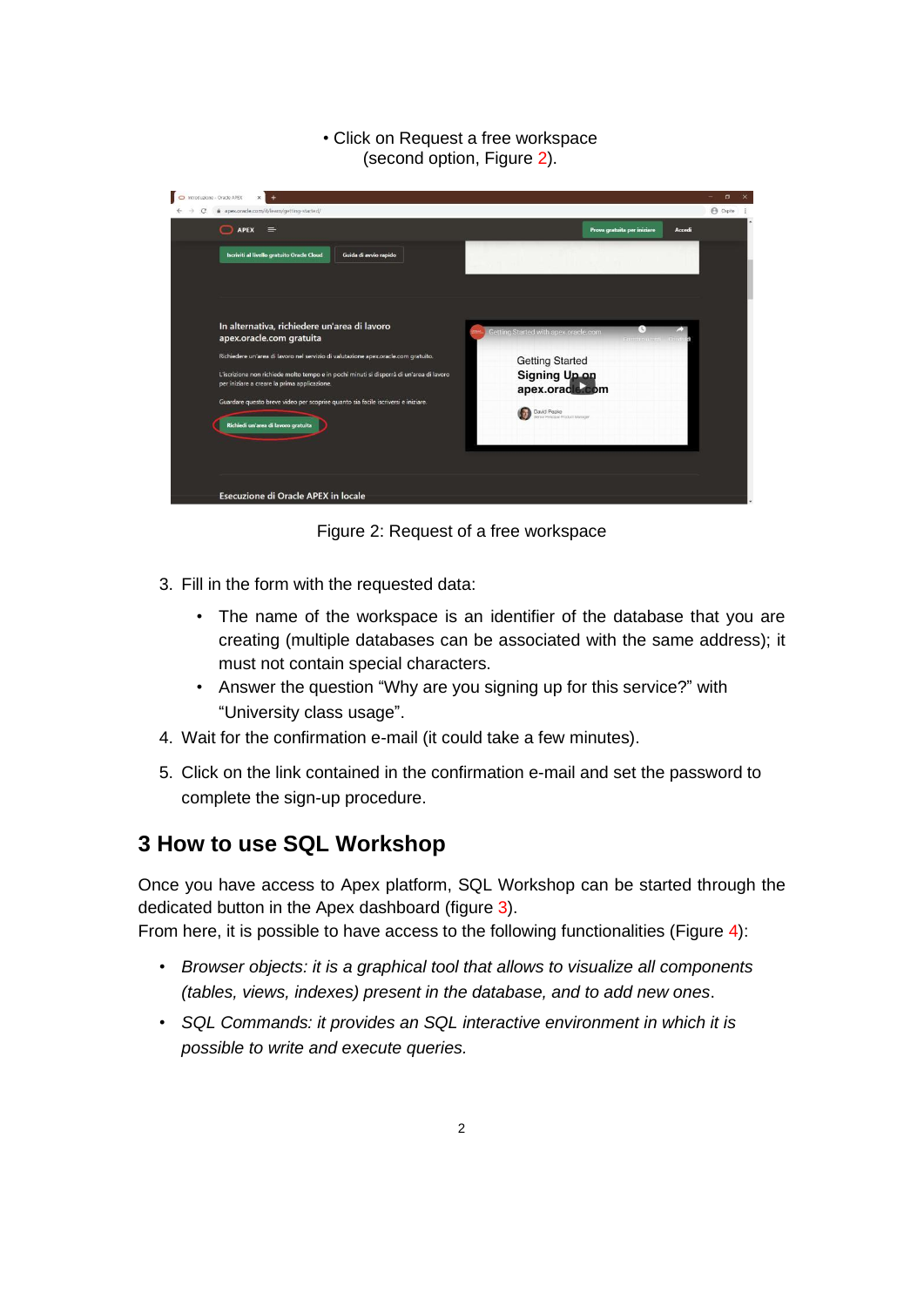• *SQL script: it allows to write and execute SQL scripts, that are saved for future executions*.



Figure 3: Apex dashboard

| 図<br>SQL Workshop<br>÷<br>$\times$                                                |                               |                                            |            |                                                                                                                                                                                         |                        |                | $\Box$                                                                                                                                                                                                   |
|-----------------------------------------------------------------------------------|-------------------------------|--------------------------------------------|------------|-----------------------------------------------------------------------------------------------------------------------------------------------------------------------------------------|------------------------|----------------|----------------------------------------------------------------------------------------------------------------------------------------------------------------------------------------------------------|
| @ apex.oracle.com/pls/apex/f?p=4500:3002:115465051865076::::<br>C<br>$\leftarrow$ |                               |                                            |            |                                                                                                                                                                                         |                        |                | <b>e</b> Ospite                                                                                                                                                                                          |
| <b>APEX</b><br>App Builder                                                        | <b>SQL Workshop</b>           | Team Development<br>Galleria applicazioni  |            |                                                                                                                                                                                         | $\alpha$               | $\mathfrak{B}$ | $\odot$                                                                                                                                                                                                  |
| $-0.00$<br>$\alpha$<br>÷<br>Browser oggetti                                       | $-0.00$<br>- -<br>Comandi SQL | æ<br>$\Rightarrow$<br>Ð<br>B<br>Script SQL |            | <b>Service</b><br>Room Room<br>$H = -11$<br>$\frac{1}{2} \frac{1}{2} \frac{1}{2} \frac{1}{2} \frac{1}{2} \frac{1}{2} \cdots \frac{1}{2} \frac{1}{2} \frac{1}{2} \frac{1}{2}$<br>Utility | 0.1<br>Servizi RESTful |                | Informazioni<br>SQL Workshop è una raccolta di<br>strumenti per la gestione degli<br>oggetti di database.<br>Ulteriori informazioni<br>Schema<br>Selezionare lo schema di<br>database predefinito per la |
| Tabelle create di recente                                                         |                               | Comandi SOL recenti                        |            | Script SQL recenti                                                                                                                                                                      |                        |                | sessione di SQL Workshop.                                                                                                                                                                                |
| <b>HTMLDB_PLAN_TABLE</b>                                                          | 8 ora/e fa                    | SELECT name FROM deliverers, comp          | B ora/e fa | CreateDB01                                                                                                                                                                              |                        | 8 ora/e fa     | JZCVHJXZOZLWO ~                                                                                                                                                                                          |
| <b>COMPANIES</b>                                                                  | 8 ora/e fa                    | SELECT name FROM deliverers, comp          | B ora/e fa | QueryOT                                                                                                                                                                                 |                        | Biora/e fa     | Imposta                                                                                                                                                                                                  |
| COMPANYDEL                                                                        | 8 ora/e fa                    | SELECT deliverers.delivererid FROM         | B ora/e fa |                                                                                                                                                                                         |                        |                | Crea oggetto                                                                                                                                                                                             |
| <b>DELIVERERS</b>                                                                 | 8 oca/e fa                    | SELECT name FROM deliverers, pena          | B ora/e fa |                                                                                                                                                                                         |                        |                | Tabella                                                                                                                                                                                                  |
| <b>PENALTIES</b>                                                                  | 8 ora/e fa                    | SELECT name, MIN(amount) FROM del          | 8 ora/e fa |                                                                                                                                                                                         |                        |                | Vista                                                                                                                                                                                                    |
|                                                                                   |                               | SELECT name, MIN(amount) FROM del          | 8 ora/e fa |                                                                                                                                                                                         |                        |                | Indice                                                                                                                                                                                                   |
|                                                                                   |                               | SELECT * FROM deliverers:                  | Bora/e fa  |                                                                                                                                                                                         |                        |                | Seguenza                                                                                                                                                                                                 |
|                                                                                   |                               | drop TABLE "DELIVERERS" /                  | B ora/e fa |                                                                                                                                                                                         |                        |                | Tipo                                                                                                                                                                                                     |
|                                                                                   |                               | drop TABLE "COMPANIES" cascade con         | 8 ora/e fa |                                                                                                                                                                                         |                        |                | Package                                                                                                                                                                                                  |
|                                                                                   |                               | drop TABLE "DELIVERERS" /                  | 8 ora/e fa |                                                                                                                                                                                         |                        |                | Procedura<br>Funzione                                                                                                                                                                                    |
|                                                                                   |                               | drop TABLE "PENALTIES" /                   | 8 ora/e fa |                                                                                                                                                                                         |                        |                | Trigger                                                                                                                                                                                                  |
|                                                                                   |                               | drop TABLE "COMPANYDEL" /                  | 8 ora/e fa |                                                                                                                                                                                         |                        |                | Database link                                                                                                                                                                                            |
|                                                                                   |                               | drop TABLE "COMPANIES" /                   | Sora/e ta  |                                                                                                                                                                                         |                        |                |                                                                                                                                                                                                          |

Figure 4: SQL Workshop dashboard

#### **3.1 Objects browser**

The objects browser interface is shown in Figure 5. The left lateral menu allows to select the object to interact with; once selected, it is possible to: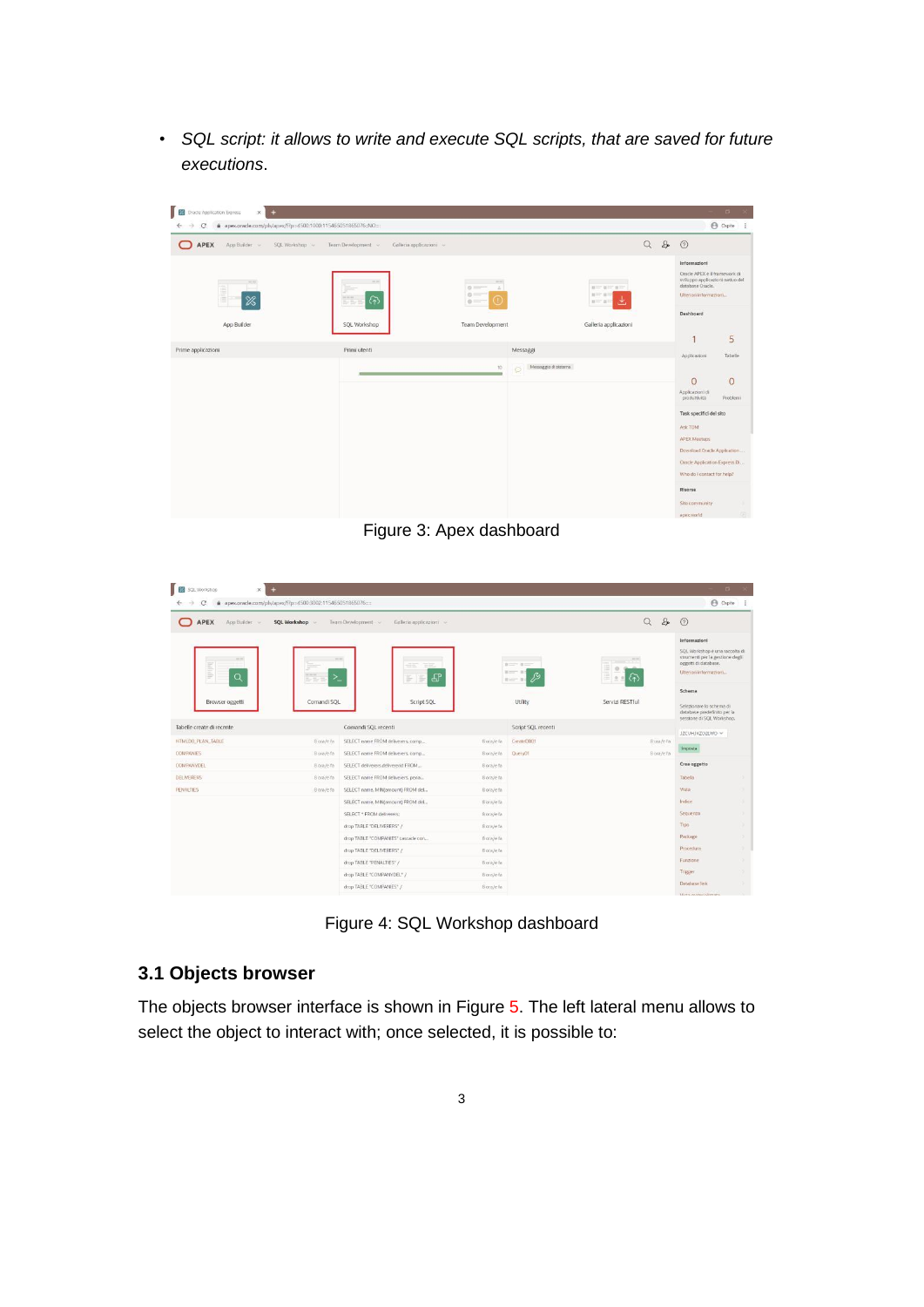- visualize and modify the scheme through the tab *Table*; for each field of the table, name, type of date, nullability (if they can assume the NULL value) and the default value (if present) are specified. It is possible to add, modify, rename, and delete columns through the specific links, as well as rename, copy, delete or truncate (i.e. remove all stored data, keeping the scheme) the entire table.
- visualize and modify the data stored in the table, through the tab *Data*; each row represents a record, and it is possible to modify each of them. Furthermore, it is possible to write queries in an interactive fashion, insert new records or load data from an external source, through the specific commands.
- create and delete indexes, internal structures (used internally by the DBMS to speed up the access to data), through the tab *Indices*; by default, Oracle creates an index based on the primary key of each table.
- visualize constraints (of type check, primary key or referential integrity) defined on the table, through the tab *Constraints*; constraints can be automatically imposed at the creation of the table or later, and it is possible to delete, enable or disable them.

Moreover, it is possible to define new objects through the button "+", on the right top corner.

| Browser.oggetti<br>$\times$ +           |                                                           |                                     |                                                         |                                                                 | $\mathbf{E}$                                |
|-----------------------------------------|-----------------------------------------------------------|-------------------------------------|---------------------------------------------------------|-----------------------------------------------------------------|---------------------------------------------|
| $\leftarrow$<br>c<br>$\rightarrow$      | @ apex.oracle.com/pls/apex/f?p=4500:1001:1720234083422 -- |                                     |                                                         |                                                                 | <b>B</b> Ospite i                           |
| <b>APEX</b><br>App Builder<br>$\bullet$ | SQL Workshop<br>Team Development                          | Galleria applicazioni               |                                                         |                                                                 | $\mathcal{L}_{\neq}$<br>$\alpha$<br>$\circ$ |
| (1) Browser oggetti                     |                                                           |                                     |                                                         |                                                                 | $\times$ 0<br>JZCVHJXZOZLWO<br>Schema       |
| Tabelle<br>$\mathcal{M}$                |                                                           |                                     | <b>COMPANIES</b>                                        |                                                                 | $+$ $-$                                     |
| $\boxdot$<br>Q                          | Tabella<br>Dati<br>Modello<br>Indici                      | Vincoll<br>Statistiche<br>Privilegi |                                                         | Valori predefiniti di interfaccia utente Trigger Dipendenze SQL | REST Query di esempio                       |
| <b>COMPANIES</b><br>COMPANYDEL          | Modifica colonna<br>Aggiungi colonna                      | Rinomina colonna                    | Elimina colonna<br>Rinomina<br>Copia                    | Elimina.<br>Tronca<br>Crea tabella di ricerca                   | Crea applicazione                           |
| <b>DELIVERERS</b><br>HTMLDB_PLAN_TABLE  | Nome colonna                                              | Tipo dati                           | Annullabile                                             | Valore predefinito                                              | Chiave primaria                             |
| PENALTIES                               | COMPANYID                                                 | NUMBER                              | No.                                                     | ×                                                               |                                             |
|                                         | DELIVERERID                                               | NUMBER                              | No                                                      | ٠                                                               | $\sim$                                      |
|                                         | MANDATE                                                   | CHAR(6)                             | No                                                      | ×                                                               | ×                                           |
|                                         | Scarica   Stampa                                          |                                     |                                                         |                                                                 |                                             |
|                                         |                                                           |                                     |                                                         |                                                                 |                                             |
| $\mathfrak{L}$<br>日bdabs 申i             |                                                           |                                     | Copyright (3 1999-2020, Oracle e/o relative consociate) |                                                                 | Application Express 2010,0011               |

Figure 5: objects browser

#### **3.2 SQL Commands**

The interface of the function "SQL Commands" is shown in figure 6. It is possible to write SQL code in the central portion of the page and execute it through the specific button.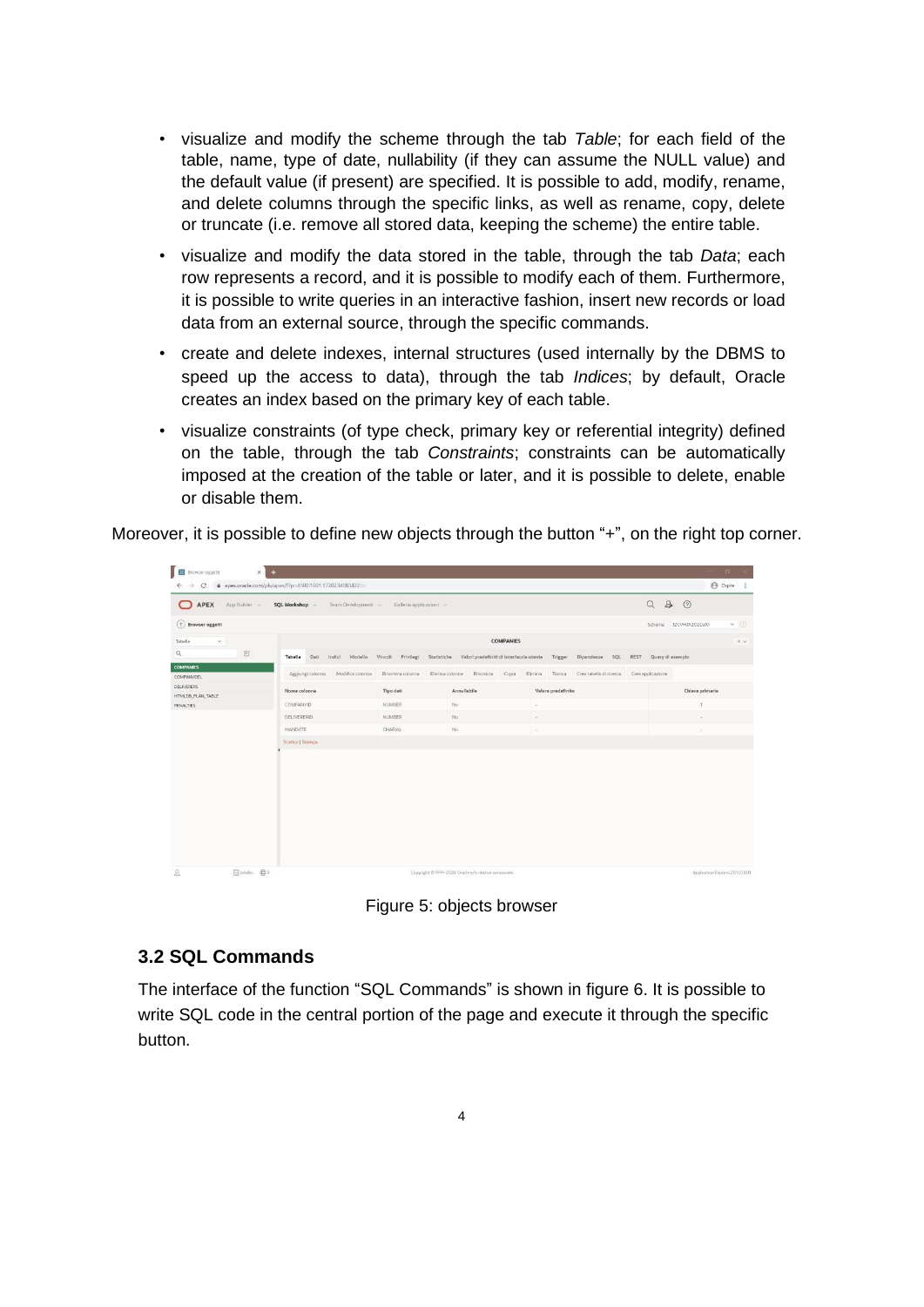*Run, o*n the right top corner; the results of the execution are shown in the tab *Results* in the bottom portion of the window. It is possible to save a script through the button Save; the script code will be visible in the tab *saved SQL*, from which it will be possible to load it again. For each query, it is possible to visualize the physical execution plan as compiled by the DBMS, in the tab *Explain*.

|                                                         | $\times$    | $+$                                  |                                                         |                |                       |                |                |                 |             |                           |                   |
|---------------------------------------------------------|-------------|--------------------------------------|---------------------------------------------------------|----------------|-----------------------|----------------|----------------|-----------------|-------------|---------------------------|-------------------|
| $\leftarrow$<br>$\rightarrow$<br>C.                     |             |                                      | @ apex.oracle.com/pls/apex/f?p=4500:1003:1720234083422= |                |                       |                |                |                 |             |                           | <b>●</b> Ospite : |
| ◠<br>APEX                                               | App Builder | SQL Workshop                         | Team Development                                        |                | Galleria applicazioni |                |                |                 |             | $Q \quad 2 \star \quad 0$ |                   |
| $(+)$ Comandi SQL                                       |             |                                      |                                                         |                |                       |                |                |                 |             | Schema JZCVHJXZOZLWO      | $\times$ 0        |
| Righe 10                                                |             | v (7) Cancella comando Trova tabelle |                                                         |                |                       |                |                |                 |             |                           | Esegui<br>Salva   |
| 5.5.0                                                   |             |                                      |                                                         |                |                       |                |                |                 |             |                           | 通り                |
| 1 SELECT *<br>2 FROM deliverers;                        |             |                                      |                                                         |                |                       |                |                |                 |             |                           |                   |
|                                                         |             |                                      |                                                         |                |                       |                |                |                 |             |                           |                   |
|                                                         |             |                                      |                                                         |                |                       | ٠              |                |                 |             |                           |                   |
| Risultati<br>Spiega                                     |             | Descrivi SQL salvato Cronologia      |                                                         |                |                       |                |                |                 |             |                           |                   |
|                                                         | <b>NAME</b> | <b>INITIALS</b>                      | YEAR_OF_BIRTH                                           | <b>SEX</b>     | YEAR_JOINED           | <b>STREET</b>  | <b>HOUSENO</b> | <b>POSTCODE</b> | <b>TOWN</b> | <b>CELLNO</b>             |                   |
|                                                         | Everett     | R                                    | 1948                                                    | M              | 1975                  | Stoney Road    | 43             | 3575NH          | Stratford   | 070-237893                | 2411              |
|                                                         | Parmenter   | R                                    | 1964                                                    | M              | 1977                  | Haseltine Lane | 80             | 1234KK          | Stratford   | 070-476537                | 8467              |
| <b>DELIVERERID</b><br>$\overline{2}$<br>6<br>$_{\rm 8}$ | Newcastle   | B                                    | 1962                                                    | $\mathbb{R}^3$ | 1980                  | Station Road   | $4^{\circ}$    | 6584WO          | Inglewood   | 070-476573                | 2983              |
| $27\,$                                                  | Collins     | <b>DD</b>                            | 1964                                                    | F.             | 1983                  | Long Drive     | 804            | 8457DK          | Eltham      | 079-234857                | PHONENO<br>2513   |

Figura 6: SQL Commands

#### **3.3 SQL Script**

Finally, the environment SQL Script (shown in Figure 7) allows to write and run of SQL scripts; the main difference with SQL Commands saved is that, in this case, the results of the execution of each script are preserved and it is not necessary to compute them again if the scripts and/or the related tables have not changed. The list of scripts previously defined is shown in the central part of the page; here it is possible to modify, execute them or just show the results of the previous executions.

It is possible to import scripts saved on your PC (through the button *Upload*) or export scripts defined in Apex (through the button *download* in the edit interface of the script).

*Notice*: the free version of Apex allows to run scripts whose results have dimension of at 200 KB; furthermore, the total dimension of the results of all the scripts must be lower than 2 MB. For this reason, it could be necessary to delete the results of the least recent queries through the interface *Manage Results*, accessible through the link on the right side of the page.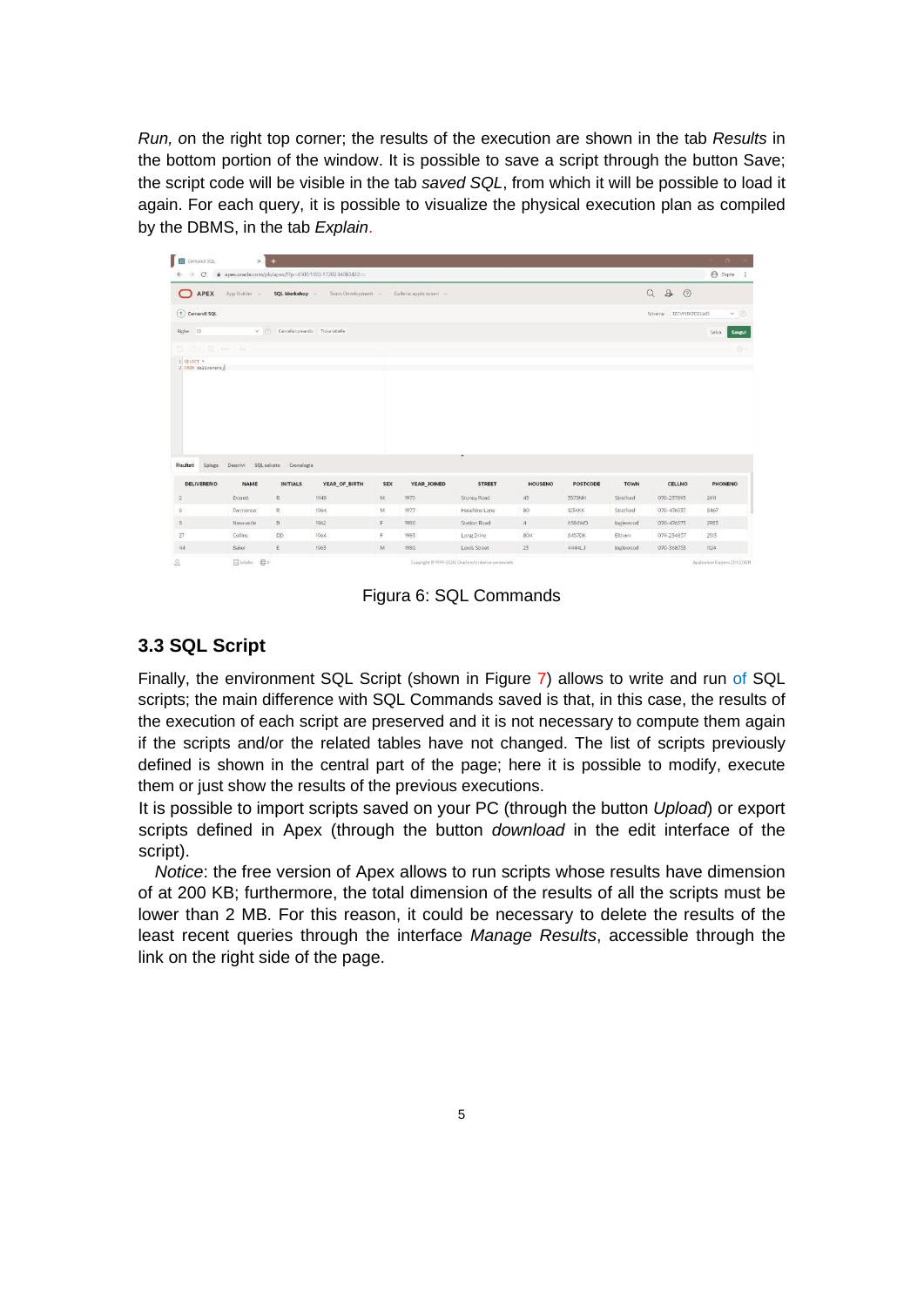|                              | @ apex.oracle.com/pls/apex/f?p=4500:1004:1720234083422 == |                  |                         |                      |                   |          |           |          | $\Box$<br>$\bigoplus$ Ospite :     |
|------------------------------|-----------------------------------------------------------|------------------|-------------------------|----------------------|-------------------|----------|-----------|----------|------------------------------------|
| С<br>$\rightarrow$           |                                                           |                  |                         |                      |                   |          |           |          |                                    |
| <b>O</b> APEX                | App Builder. v<br>SQL Workshop                            | Team Development | Galleria applicazioni » |                      |                   |          |           | 200<br>Q |                                    |
| $\textcircled{1}$ Script SQL |                                                           |                  |                         |                      |                   |          |           |          |                                    |
| $Q \vee$                     | $\frac{100}{100}$<br>$\qquad \qquad \boxplus$<br>Val      | Azioni >         |                         |                      | Elimina selezione | Carica > | Quick SQL | Crea     | <b>Task</b>                        |
| Modifica                     | Proprietario                                              | Nome             | <b>Data</b> creazione   | Autore aggiornamento | Aggiornato F      | Byte     | Risultati | Esegui   | Gestisci risultati<br>Mostra quote |
| $\mathbb Z$                  |                                                           | CreateDB01       | 3 giorno/i fa           |                      | 3 giorno/i fa     | 5,979    | $\,$ $\,$ | $\odot$  | Esporta                            |
|                              |                                                           |                  |                         |                      |                   |          |           | $1 - 1$  | Importa                            |
|                              |                                                           |                  |                         |                      |                   |          |           |          |                                    |
|                              |                                                           |                  |                         |                      |                   |          |           |          |                                    |
|                              |                                                           |                  |                         |                      |                   |          |           |          |                                    |
|                              |                                                           |                  |                         |                      |                   |          |           |          |                                    |
|                              |                                                           |                  |                         |                      |                   |          |           |          |                                    |
|                              |                                                           |                  |                         |                      |                   |          |           |          |                                    |
|                              |                                                           |                  |                         |                      |                   |          |           |          |                                    |
|                              |                                                           |                  |                         |                      |                   |          |           |          |                                    |
|                              |                                                           |                  |                         |                      |                   |          |           |          |                                    |
|                              |                                                           |                  |                         |                      |                   |          |           |          |                                    |
|                              |                                                           |                  |                         |                      |                   |          |           |          |                                    |
|                              |                                                           |                  |                         |                      |                   |          |           |          |                                    |
|                              |                                                           |                  |                         |                      |                   |          |           |          |                                    |
|                              |                                                           |                  |                         |                      |                   |          |           |          |                                    |
|                              |                                                           |                  |                         |                      |                   |          |           |          |                                    |
|                              |                                                           |                  |                         |                      |                   |          |           |          |                                    |
|                              |                                                           |                  |                         |                      |                   |          |           |          |                                    |
|                              |                                                           |                  |                         |                      |                   |          |           |          |                                    |

Figure 7: SQL Script

#### **3.4 Extra functionalities**

Through the menu *Utilities* of *SQL Workshop,* it is possible to have access to some extra functionalities, among which:

- *Data Workshop*: allows to upload and download data to and from the database in various formats.
- *Query Builder*: allows to build queries in graphic mode, that can be saved and executed in the SQL Commands tab.
- *Generate DDL: allows to generate a SQL script for the export of databases or a*  subset of objects.

### **4 Import of a database**

In order to carry out the laboratories exercises, it is necessary to import the required databases through the functionalities offered by the SQL script environment. In particular,

- 1. Access the *SQL Script* functionalities.
- 2. Click on the button *Upload*, in the top right section of de page.
- 3. Select the script for the creation of the database and give it a name (Figure 8).